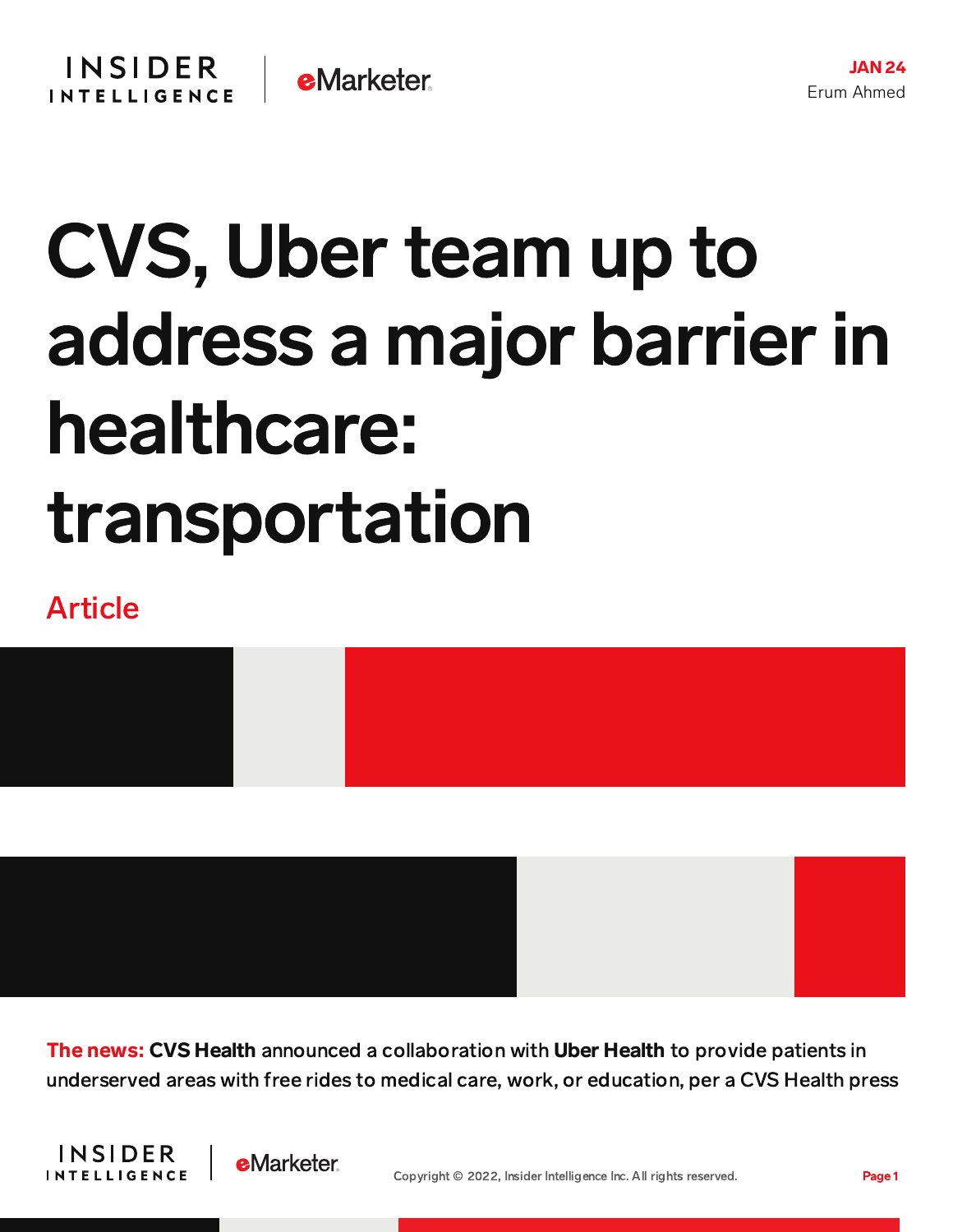release.

The partnership is a part of Health Zones, CVS Health's new initiative to boost health equity in high-risk communities in cities like Atlanta, Fresno, and Columbus.

**Trendspotting:** Ride-hailing rivals Uber and Lyft have elbowed further into healthcare over the past two years by partnering with deeply entrenched healthcare players.

- For example, last April, Uber and **Walgreens** teamed up to launch a nationwide COVID-19 vaccine appointment and no-cost ride scheduler through the Uber app.
- And in December 2020, Lyft [tied](https://content-na1.emarketer.com/anthem-epic-lyft-s-partnership-aims-expand-coronavirus-vaccine-access) up with EHR giant Epic on a similar vaccine initiative. Lyft's goal was to provide 60 million rides to and from vaccine sites for individuals from lowincome, uninsured, or at-risk communities.

Uber and Lyft are tapping into a major opportunity, considering transportation is a social determinant healthcare players are interested in tackling.

- About 49% of payers and 41% of providers said transportation access was a social determinant they captured in 2020 alone, [per](https://content-na1.emarketer.com/the-social-determinants-of-health) Change Healthcare.
- And it appears healthcare execs' interest in SDOH is only climbing: About 59% of leaders are already incorporating SDOH in their care management work, and nearly 20% are planning to do so this year, [according](https://www.hcinnovationgroup.com/policy-value-based-care/article/21250235/doors-to-the-future-our-2022-state-of-the-industry-survey) to HCI Innovation's recent survey of 100 senior patient care organizations.

What**'**s next? CVS' partnership with Uber will likely fit neatly into its overall health strategy for two key reasons:

## 1. By offering free rides to CVS locations, CVS can attract more people to its medical care services like vaccine appointments, while increasing foot traffic in CVS Health stores.

- About 30% of the US population and more than 54% of adults 65+ have received a COVID-19 booster shot.
- This number could ramp up, especially since the CDC just released data about the effectiveness of the booster vaccine against the omicron variant: A third dose of the Pfizer-BioNTech or Moderna shots was 90% effective against preventing hospitalization and 82% effective in preventing visits to the ED, [according](https://www.cdc.gov/mmwr/volumes/71/wr/mm7104e3.htm?s_cid=mm7104e3_w) to the CDC.

**INSIDER** 

**INTELLIGENCE**